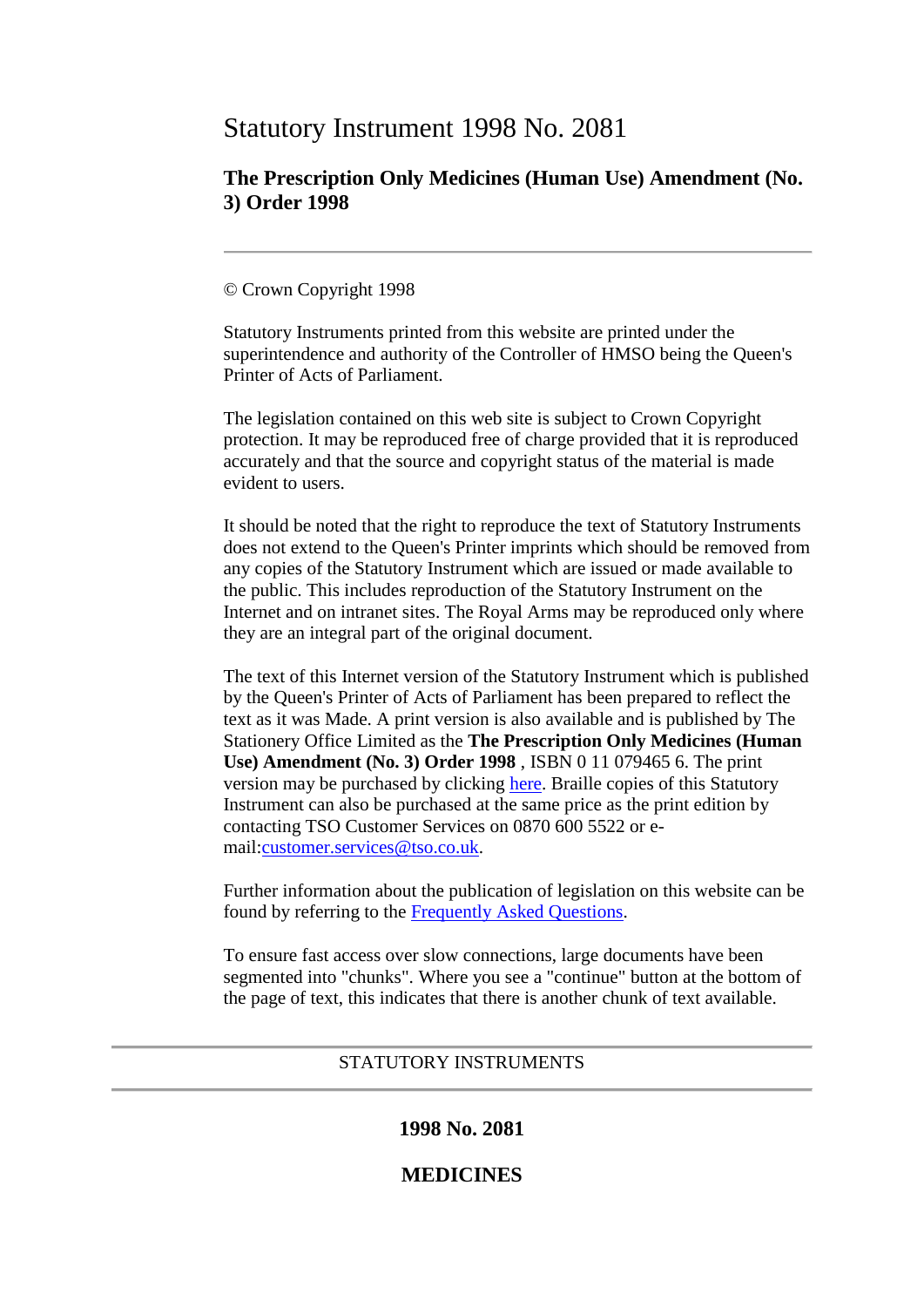The Prescription Only Medicines (Human Use) Amendment (No. 3) Order 1998

| Made                   | 27th August 1998    |
|------------------------|---------------------|
| Laid before Parliament | 27th August 1998    |
| Coming into force      | 16th September 1998 |

The Secretaries of State concerned with health in England, in Wales and in Scotland respectively and the Department of Health and Social Services for Northern Ireland, acting jointly, in exercise of powers conferred on them by sections  $58(1)$ , (4) and (5) and 129(4) of the Medicines Act 1968[\[1\]](file://soton.ac.uk/ude/PersonalFiles/Users/ab12/mydocuments/Medicines%20material%20for%20new%20website%20section/SI%201998%20No%202081%20reinstating%20mepivacaine.htm%23note1) or, as the case may be, those conferred by the said provisions and now vested in them[\[2\]](file://soton.ac.uk/ude/PersonalFiles/Users/ab12/mydocuments/Medicines%20material%20for%20new%20website%20section/SI%201998%20No%202081%20reinstating%20mepivacaine.htm%23note2), and of all other powers enabling them in that behalf, after consulting such organisations as appear to them to be representative of interests likely to be substantially affected by this Order pursuant to section 129(6) of that Act, and after consulting and taking into account the advice of the Medicines Commission pursuant to sections 58(6) and 129(7) of that Act, hereby make the following Order:

#### **Citation, commencement and interpretation**

**1.** - (1) This Order may be cited as the Prescription Only Medicines (Human Use) Amendment (No. 3) Order 1998 and shall come into force on 16th September 1998.

(2) In this Order "the principal Order" means the Prescription Only Medicines (Human Use) Order 1997[\[3\]](file://soton.ac.uk/ude/PersonalFiles/Users/ab12/mydocuments/Medicines%20material%20for%20new%20website%20section/SI%201998%20No%202081%20reinstating%20mepivacaine.htm%23note3).

#### **Amendment of article 8 of the principal Order**

**2.** In paragraph 4(b)(i) of article 8 of the principal Order (exemptions for emergency sale or supply), before the words "an aerosol" there are inserted the words "a preparation of insulin,".

#### **Amendment of Schedule 1 to the principal Order**

**3.** In Schedule 1 to the principal Order (which specifies substances which when included in medicinal products make those products prescription only medicines and exemptions from restrictions on the sale and supply of prescription only medicines)-

(a) in relation to the substance Aspirin<sup>[\[4\]](file://soton.ac.uk/ude/PersonalFiles/Users/ab12/mydocuments/Medicines%20material%20for%20new%20website%20section/SI%201998%20No%202081%20reinstating%20mepivacaine.htm%23note4)</sup>, there is substituted for the entry " $(1)$  325 mg" in column 2, "(1) 500 mg";

(b) in relation to the substance Astemizole, the entries in columns 3, 4 and 5 are deleted;

(c) in relation to each of the substances Beclomethasone Dipropionate and Budesonide-

(i) there are substituted for the entry "For use in adults and children not less than 12 years" in column 3, the entry "For use in persons aged 18 years and over", and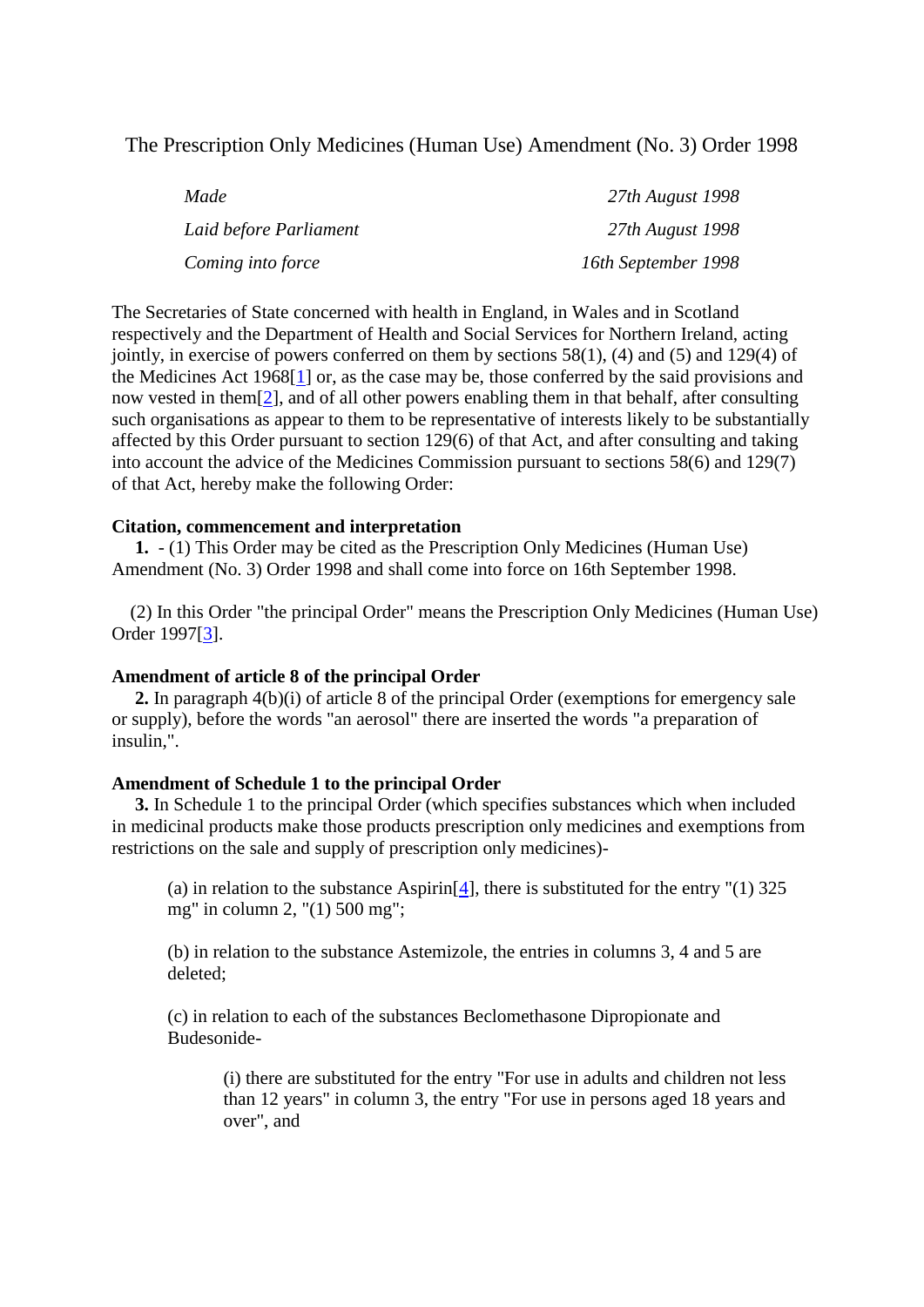(ii) there is inserted in column 4, after the entry "200 mcg per nostril (MDD)", the entry "For a maximum period of 3 months";

(d) in relation to the substance Domperidone Maleate[\[5\]](file://soton.ac.uk/ude/PersonalFiles/Users/ab12/mydocuments/Medicines%20material%20for%20new%20website%20section/SI%201998%20No%202081%20reinstating%20mepivacaine.htm%23note5), there is substituted for the entry "10 mg (MD) 40 mg (MDD)" in column 4, the following entry

" 10 mg of Domperidone as Domperidone Maleate (MD)

40 mg of Domperidone as Domperidone Maleate (MDD)";

(e) in relation to the substance Felbinac, there is substituted for the entry "For the relief of symptoms associated with soft tissue injury such as strains, sprains and contusions" in column 3, the entry-

" For the relief of rheumatic pain, pain of non-serious arthritic conditions and soft tissue injuries such as sprains, strains and contusions";

(f) in relation to the substance Flunisolide-

(i) there are substituted for the entry "For use in adults and children not less than 16 years" in column 3, the entry "For use in persons aged 18 years and over",

(ii) there is inserted in column 4, after the entry "100 mcg per nostril (MDD)", the entry "For a maximum period of 3 months", and

(iii) the entries under the letter "(b)" in columns 3, 4 and 5 are deleted;

(g) in relation to the substance Ketoconazole-

(i) there is inserted in column 3, before the entry "For the prevention and treatment of dandruff and seborrhoeic dermatitis of the scalp", the entry "External",

(ii) there are inserted in the entries in columns 3, 4 and 5, at the beginning of each of the first entries, the letter "(a)", and

(iii) there is inserted in column 3, after the entry "In the form of a shampoo", the entry "(b) For the treatment of the following mycotic infections of the skin: tinea pedis, tinea cruris and candidal intertrigo";

(h) in relation to the substance Nedocromil Sodium there are inserted the following entries-

in column 2

" 2.0 per cent",

in column 3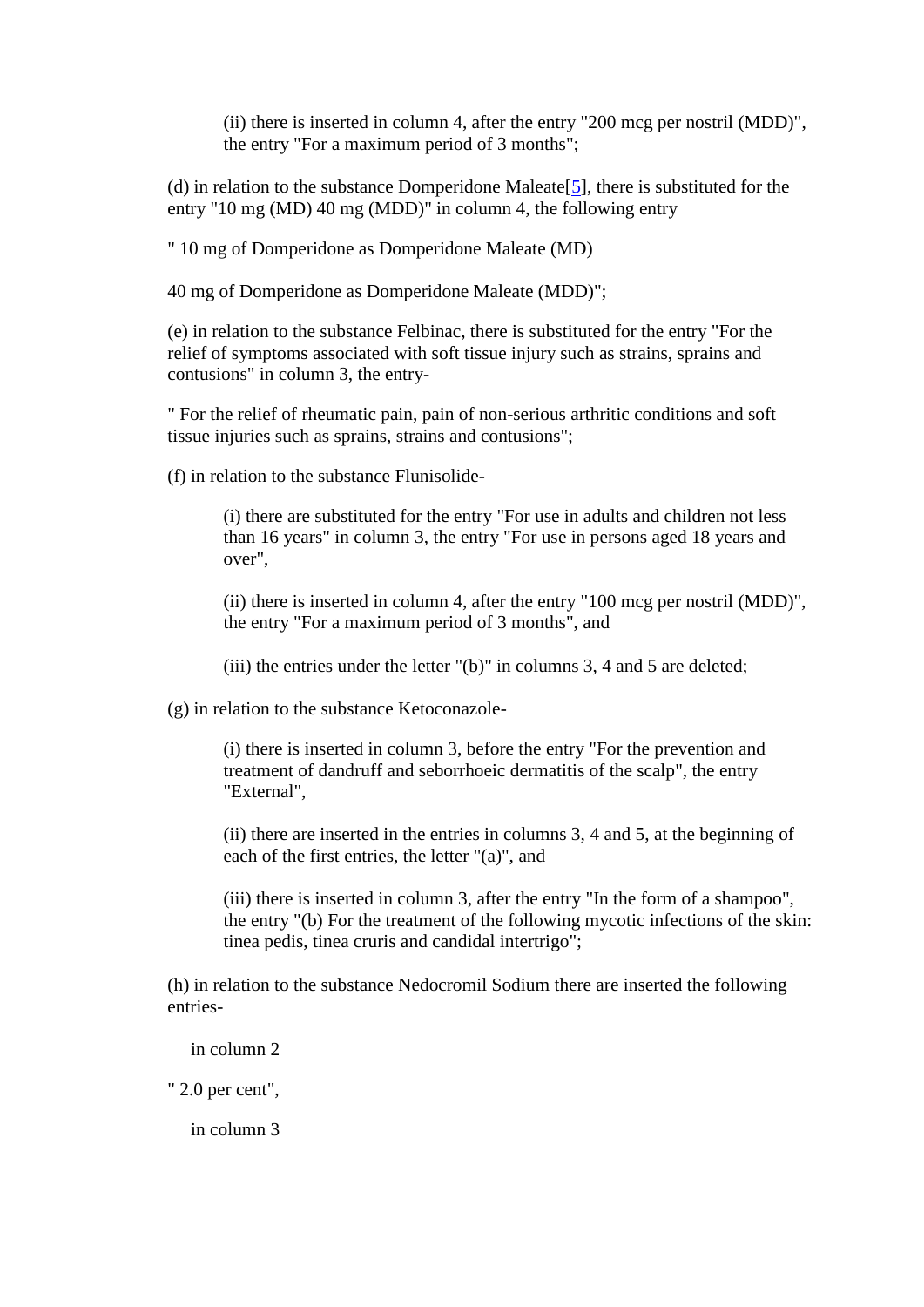" For the prevention, relief and treatment of seasonal and perennial allergic conjunctivitis", and

in column 5

" Container or package containing not more than 3 ml of medicinal product"; and

(i) there are inserted in column 1, and, as the case may be, columns 2, 3, 4 and 5, at the appropriate point in the alphabetical order of the entries as they appear in column 1, each of the entries set out in column 1 of the Schedule to this Order, together with the corresponding text in columns 2, 3, 4 and 5 respectively of that Schedule.

### **Amendment of Schedule 5 to the principal Order**

**4.** In Schedule 5 to the principal Order (exemptions for certain persons from the provisions of section 58(2) of the Medicines Act 1968)-

(a) in Part I there is inserted in the list in column 2 of paragraph 4, after the substance Pentazocine Hydrochloride, "Phytomenadione", and

(b) in Part III there is inserted in the list in column 2 of paragraph 1, after the substance Lignocaine hydrochloride with adrenaline [\[6\]](file://soton.ac.uk/ude/PersonalFiles/Users/ab12/mydocuments/Medicines%20material%20for%20new%20website%20section/SI%201998%20No%202081%20reinstating%20mepivacaine.htm%23note6), "Mepivacaine hydrochloride".

Signed by authority of the Secretary of State for Health

*Paul Boateng* Parliamentary Under Secretary of State, Department of Health

21st August 1998

*Jon Owen Jones* Parliamentary Under Secretary of State, The Welsh Office

27th August 1998

*Sam Galbraith* Minister for Health, The Scottish Office

25th August 1998

Sealed with the Official Seal of the Department of Health and Social Services for Northern Ireland on

*D.C. Gowdy*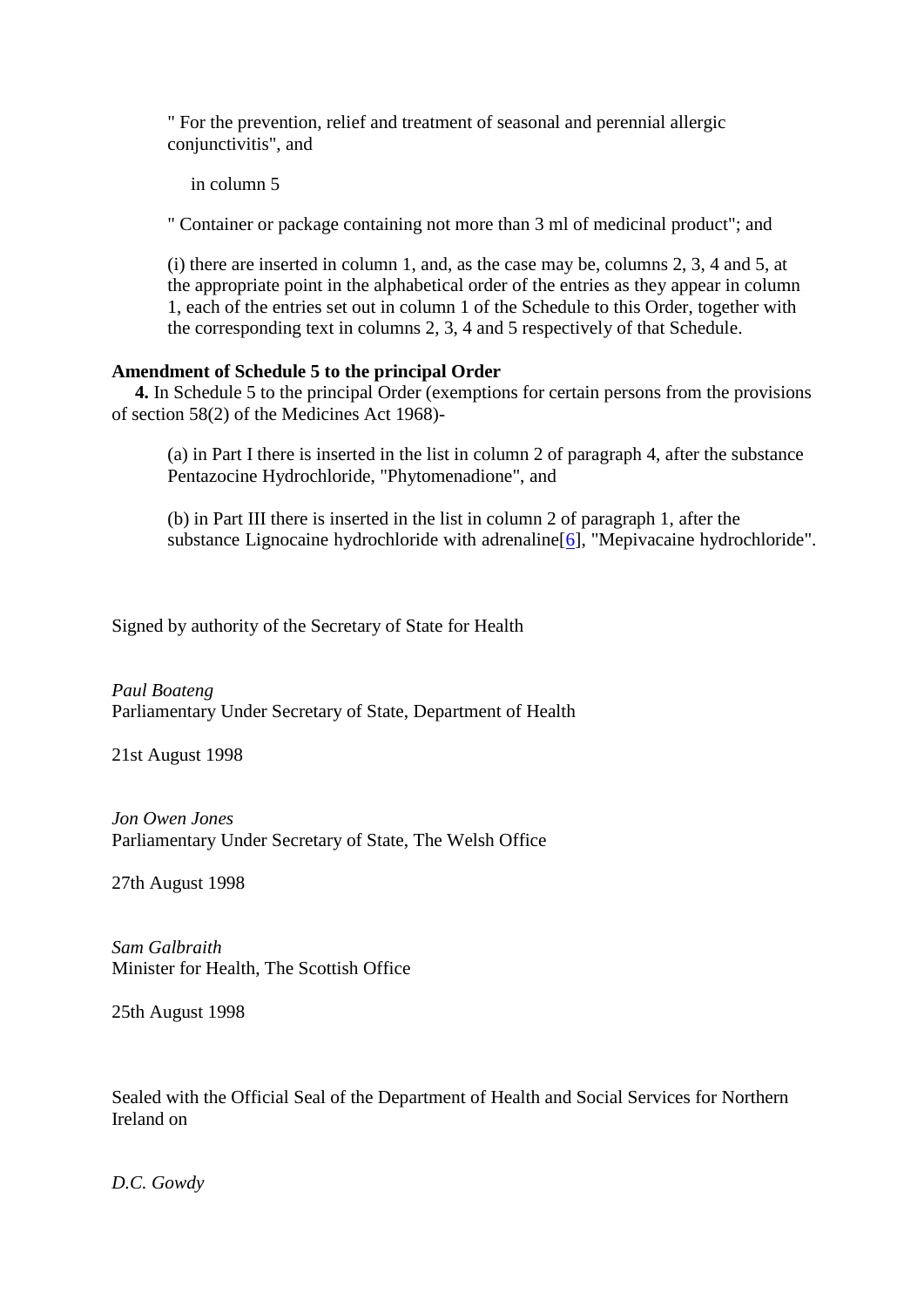Permanent Secretary

24th August 1998.

# THE SCHEDULE

Article 3(i)

# ENTRIES INSERTED IN SCHEDULE 1 TO THE PRINCIPAL ORDER

| Column 1                         | Column <sub>2</sub>        | Column 3                                                                        | Column 4                        | Column 5                                                                                                                                                                                                                                                                       |
|----------------------------------|----------------------------|---------------------------------------------------------------------------------|---------------------------------|--------------------------------------------------------------------------------------------------------------------------------------------------------------------------------------------------------------------------------------------------------------------------------|
| Substance                        | <b>Maximum</b><br>strength | Route of<br>administration, use<br>or pharmaceutical<br>form                    | <b>Treatment</b><br>limitations | Maximum<br>quantity                                                                                                                                                                                                                                                            |
| Aloxiprin                        | $(1)$ 620 mg               | $(1)$ Non-<br>effervescent tablets<br>and capsules                              |                                 | $(1)$ The<br>quantity sold or<br>supplied in one<br>container or<br>package shall<br>not exceed 32<br>The quantity of<br>non-effervescent<br>tablets, capsules<br>or a<br>combination of<br>both sold or<br>supplied to a<br>person at any<br>one time shall<br>not exceed 100 |
|                                  |                            | $(2)$ All<br>preparations other<br>than non-effervescent<br>tablets or capsules |                                 |                                                                                                                                                                                                                                                                                |
| Diphenhydramine<br>Hydrochloride |                            | All preparations<br>except liquid-filled<br>capsules                            |                                 |                                                                                                                                                                                                                                                                                |
| Hydrocyanic Acid                 |                            |                                                                                 |                                 |                                                                                                                                                                                                                                                                                |
| Ibuprofen Lysine                 |                            | Rheumatic and                                                                   |                                 |                                                                                                                                                                                                                                                                                |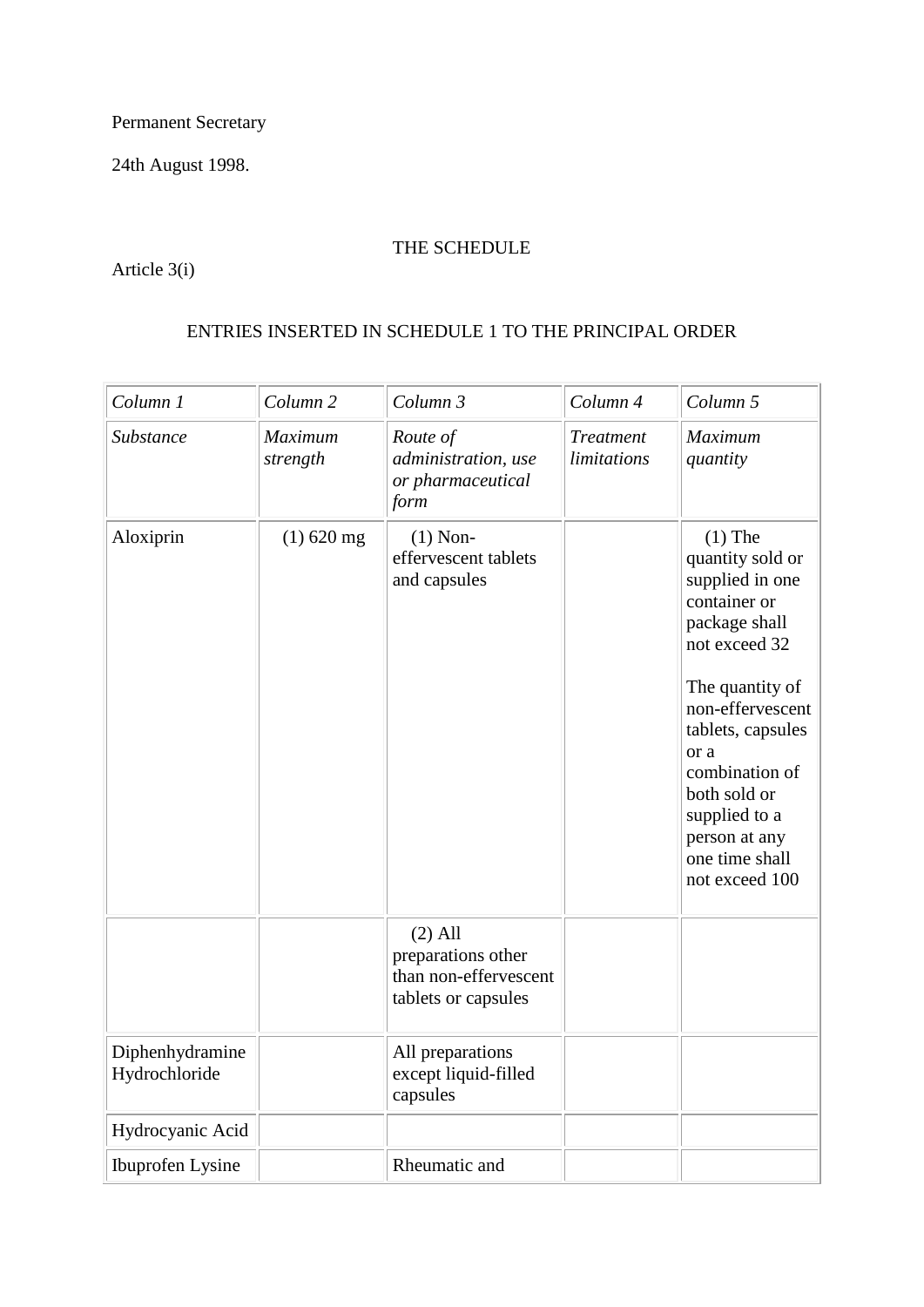|                                |                                                   | muscular pain, pain<br>of non-serious<br>arthritic conditions,<br>backache, neuralgia,<br>migraine, headache,<br>dental pain,<br>dysmenorrhoea,<br>feverishness,<br>symptoms of colds<br>and influenza |                                                                                                                                                                          |                                                                                               |
|--------------------------------|---------------------------------------------------|--------------------------------------------------------------------------------------------------------------------------------------------------------------------------------------------------------|--------------------------------------------------------------------------------------------------------------------------------------------------------------------------|-----------------------------------------------------------------------------------------------|
|                                |                                                   | Internal                                                                                                                                                                                               | $(a)$ In the<br>case of a<br>prolonged<br>release<br>preparation<br>600 mg<br>(MD) 1,200<br>mg (MDD)<br>$(b)$ in any<br>other case<br>$400$ mg<br>(MD) 1,200<br>mg (MDD) |                                                                                               |
| Levocabastine<br>Hydrochloride | Equivalent of<br>$0.05$ per cent<br>Levocabastine | (1) Nasal sprays<br>For the symptomatic<br>treatment of seasonal<br>allergic rhinitis                                                                                                                  |                                                                                                                                                                          | $(1)$ Container<br>or package<br>containing not<br>more than 10 ml<br>of medicinal<br>product |
|                                |                                                   | (2) Aqueous eye<br>drops<br>For the symptomatic<br>treatment of seasonal<br>allergic conjunctivitis                                                                                                    |                                                                                                                                                                          | (2) Container<br>or package<br>containing not<br>more than 4 ml<br>of medicinal<br>product    |
| Nilutamide                     |                                                   |                                                                                                                                                                                                        |                                                                                                                                                                          |                                                                                               |
| Phytomenadione                 |                                                   | Any use except the<br>prevention or<br>treatment of<br>haemorrhagic<br>disorders                                                                                                                       |                                                                                                                                                                          |                                                                                               |
| <b>Strychnine Nitrate</b>      |                                                   |                                                                                                                                                                                                        |                                                                                                                                                                          |                                                                                               |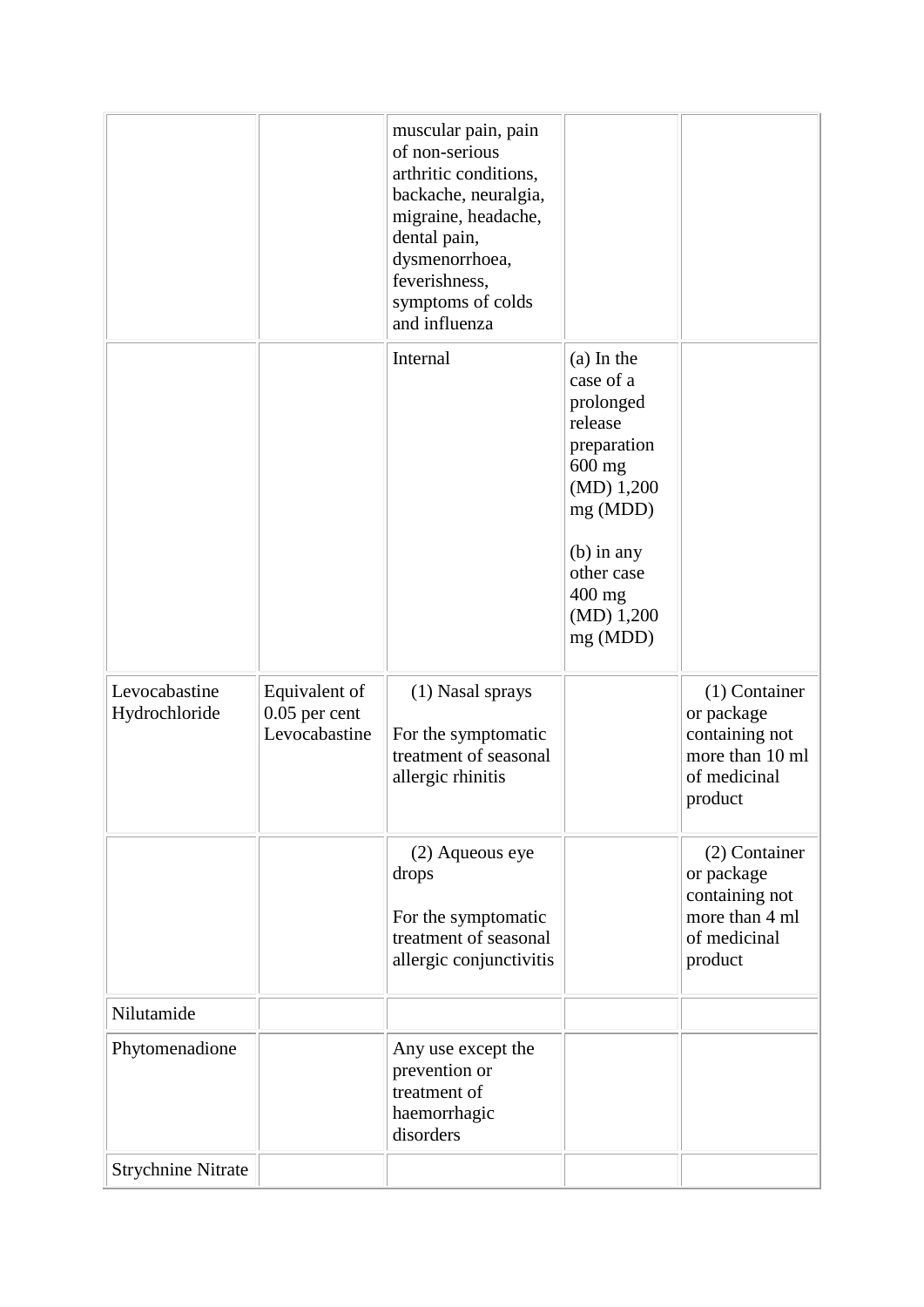|--|--|--|--|--|--|

### **EXPLANATORY NOTE**

*(This note is not part of the Order)*

This Order amends the Prescription Only Medicines (Human Use) Order 1997 ("the principal Order") which specifies descriptions and classes of prescription only medicines (i.e. medicinal products which, subject to exemptions, may be sold or supplied by retail only in accordance with a prescription given by an appropriate practitioner and which may be administered only by or in accordance with the directions of such a practitioner).

The amendments made by this Order are as follows-

the amendment to the emergency supply rules in article 8 to enable pharmacists to supply more than 5 days' supply of insulin where only packs containing more than that amount are available (article 2);

amendments to the conditions under which Aspirin, Beclomethasone Dipropionate, Budesonide, Domperidone Maleate, Felbinac, Flunisolide, Ketoconazole, and Nedocromil Sodium may be sold or supplied otherwise than as prescription only medicines (article 3);

the revocation of the conditions under which Astemizole may be sold or supplied otherwise than as a prescription only medicine (article 3);

the inclusion in Schedule 1 to the principal Order of products containing the substances Aloxiprin, Diphenhydramine Hydrochloride, Hydrocyanic Acid, Ibuprofen Lysine, Levocabastine Hydrochloride, Nilutamide, Phytomenadione, Strychnine Nitrate and Sulfabenzamide, and the conditions for their sale or supply otherwise than as prescription only medicines on the terms set out in the Schedule to this Order (article 3);

the addition of Phytomenadione to the list of substances in Part I of Schedule 5 to the principal Order which may be sold or supplied by midwives (article 4); and the addition of Mepivacaine Hydrochloride to the list of substances in Part III of Schedule 5 to the principal Order which may be administered by registered chiropodists (article 4).

An assessment of the cost to business of complying with this Order has been made, copies of which have been placed in the libraries of both Houses of Parliament. Further copies may be obtained from the Department of Health, Medicines Control Agency, Information Centre, Room 1207 Market Towers, 1 Nine Elms Lane, London SW8 5NQ.

#### *Notes:*

[1] 1968 c. 67; section 58(1), (4) and (5) of the 1968 Act has been amended by section 1 of the Medicinal Products: Prescription by Nurses etc. Act 1992 (c. 28). Section 1(1)(a) of the 1968 Act, as amended by the Transfer of Functions (Wales) Order 1969 (S.I. 1969/388), contains a definition of "the Health Ministers" and section 1(2) of the 1968 Act contains a